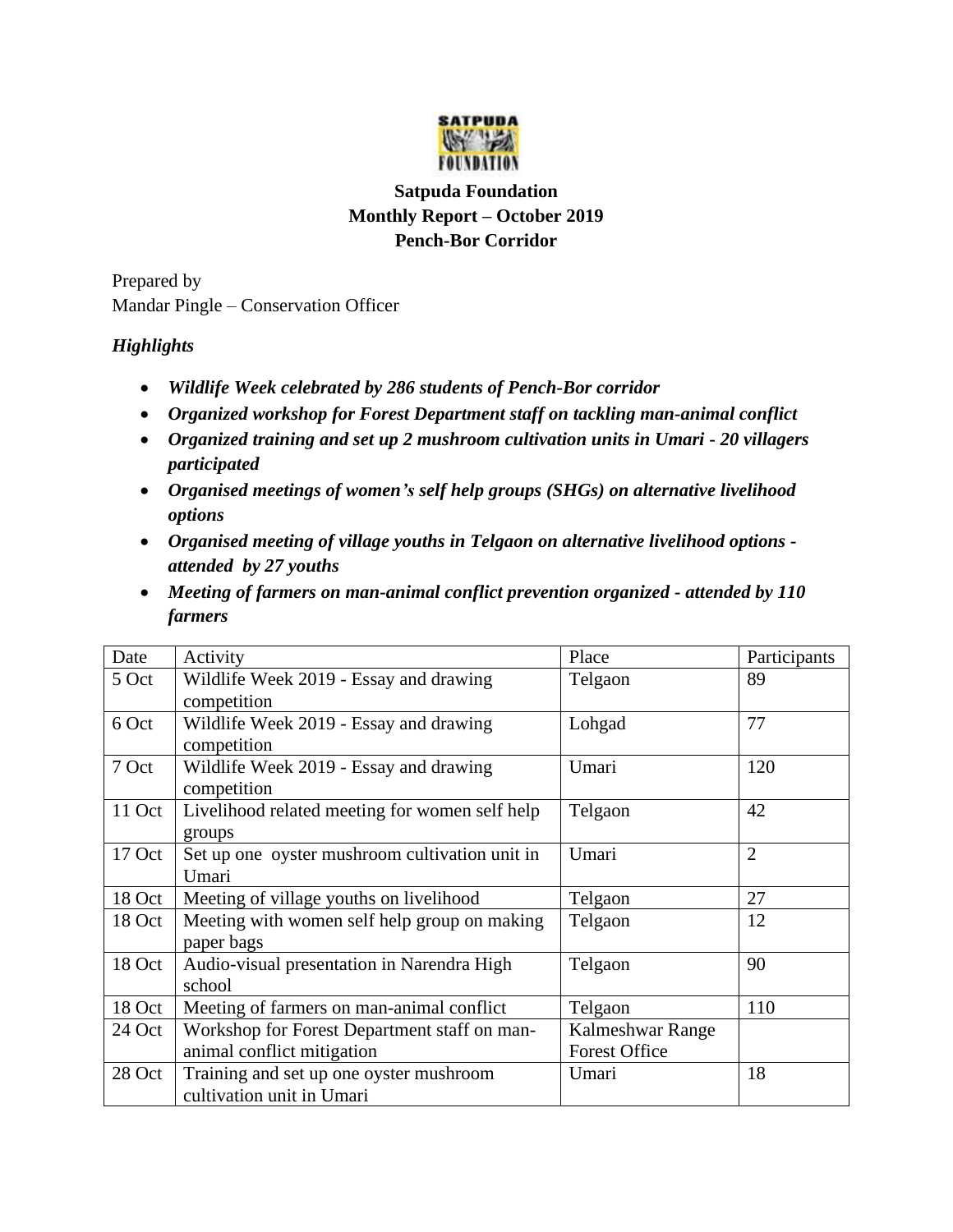| 30 Oct | Assisted Forest Department staff in patrolling<br>and meeting villagers on man-animal conflict<br>prevention | Gondikhapa,<br>Malegaon  | 100 |
|--------|--------------------------------------------------------------------------------------------------------------|--------------------------|-----|
| 31 Oct | Meeting with villages on tiger sighting and<br>prevention of conflict                                        | Malegaon,<br>Chandikapur | 250 |

## *Activity*

Satpuda Foundation celebrated Wildlife Week 2019 along with students of Telgaon, Lohgad and Umari villages. Drawing, painting and essay competitions were arranged for the students of Narendra High school in Telgaon on 5 October, Narendra High School in Lohgad on 6 October and Sarvoday High School in Umari on 7 October. A total of 286 students took part in these competitions. The students of class 8 and class 9 wrote essays on topics such as – 'If I became a forest officer', 'Wildlife: Our friend or foe'. Students of class 5-7 participated in drawing and essay competitions and made illustrations to showcase floral and faunal biodiversity.



*Students of Telgaon (left) and Lohgad (right) participate in essay and drawing competitions*



*Mandar giving information on Wildlife Week in Sarvoday High School, Umari*

On 11 October, Satpuda Foundation organized a meeting on alternative livelihood options for members of women's SHGs from Telgaon and Lohgad villages. 42 women belonging to 19 SHGs attended the meeting. During the meeting, the women were provided information on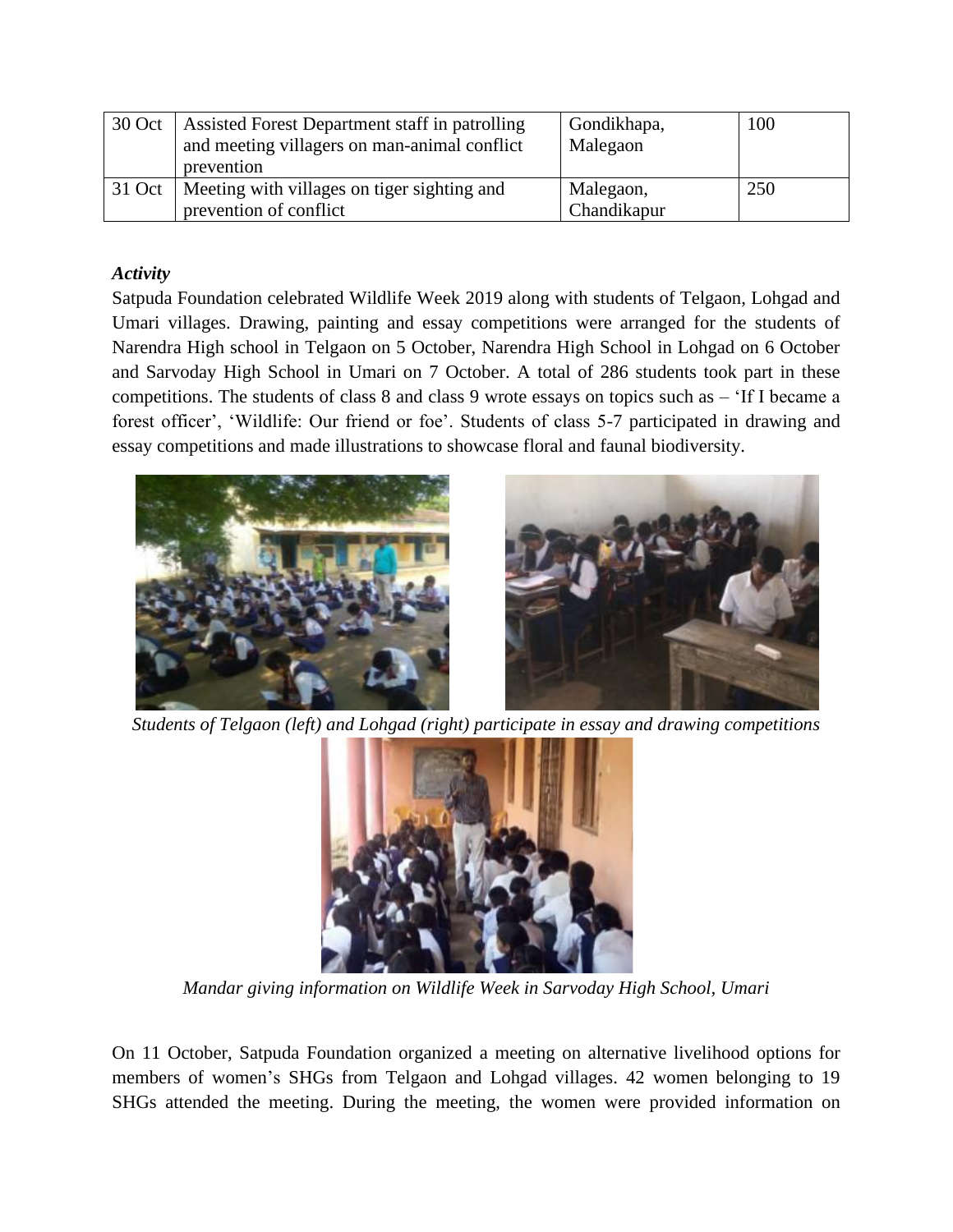setting up of food processing micro-enterprises. Extension officer for Maharashtra Rural Self-Employment Scheme (MSRLM) for Kalmeshwar Panchayat Samiti provided information on trainings that can be given to the women. He also gave information on government subsidies and insurance schemes for SHGs.





*Women attend meeting on alternative livelihood options in Telgaon*

On 28 October, Satpuda Foundation organized a training programme on oyster mushroom cultivation in Umari village. 13 women of Durga Mahila Bachat Gat and 5 farmers from Telgaon attended the programme. Mandar Pingle provided training on oyster mushroom cultivation and assisted the members of Durga Mahila Bachat Gat in setting up a unit with a production capacity of 50kg. Mandar also provided training on processing, packaging and marketing of fresh and dry oyster mushrooms.

Earlier, on 17 October, Mandar had assisted Dnyaneshwar Sarve, a youth from Umari village, in setting up an oyster mushroom cultivation unit in a shed in his farm.





*Mandar giving information on oyster mushroom cultivation (left); women prepare room for mushroom cultivation (right)*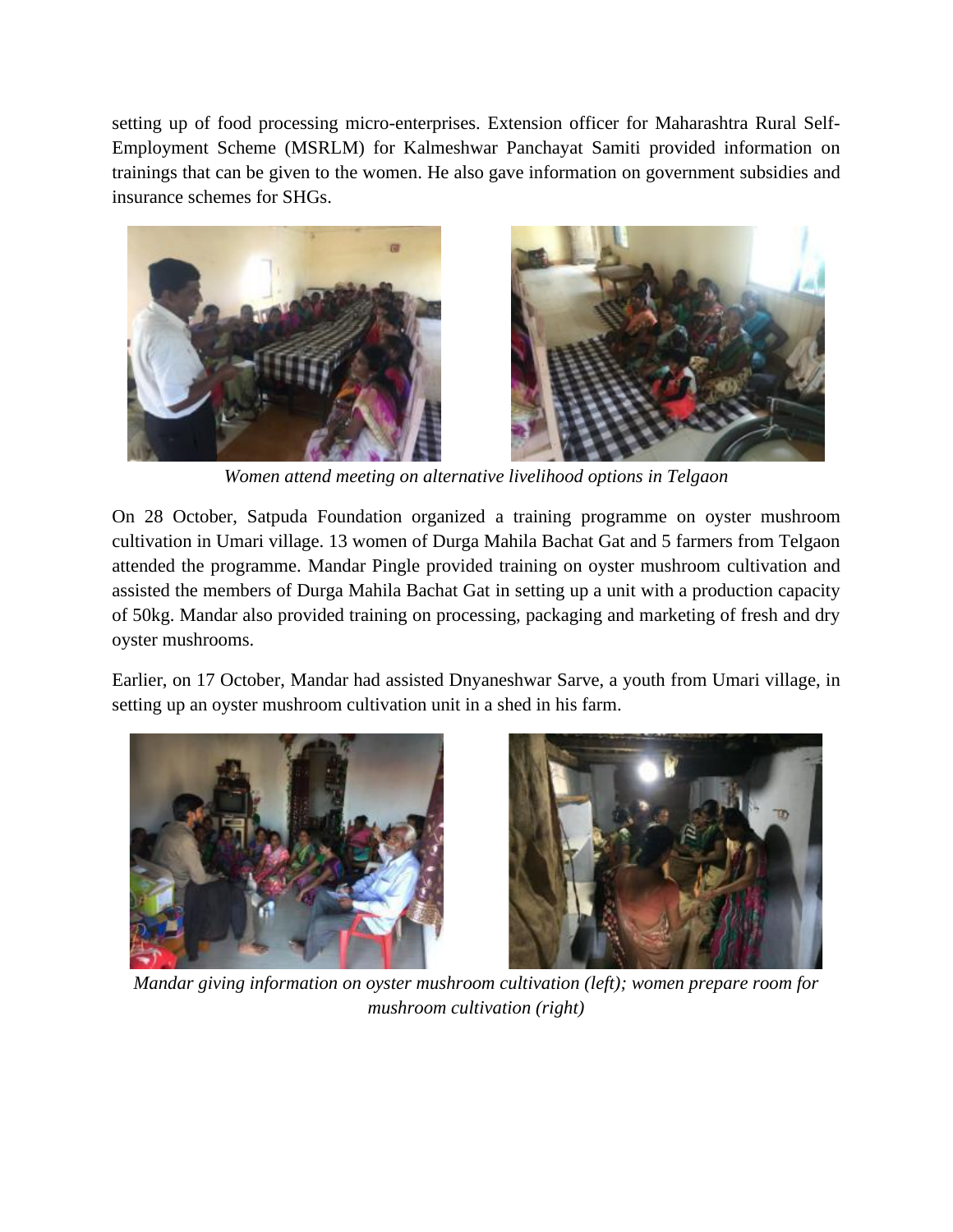

*Members of Durga Mahila Bachat Gat fill bags with substrate and mushroom spawn*



*Mandar trains Dnyaneshwar Sarve in preparing substrate for mushroom (left)* 

## *Dnyaneshwar Sarve's mushroom cultivation unit (right)*

On 18 October, a meeting was arranged for unemployed youths from Telgaon village. During the meeting, Mandar provided information on existing job openings at Amazon Pvt. Ltd in Butibori, Nagpur. Mandar also provided information on job openings for security guards in Pune and Nashik region. The youths were also informed about various skill development training programs being conducted by Rural Self Employment Training Institute (RSETI) and Maharashtra Centre for Entrepreneurship Development (MCED) in Nagpur. Information on these job openings were also provided to youths from Lohgad, Umari, Bidgaon and Temburdoh later in October.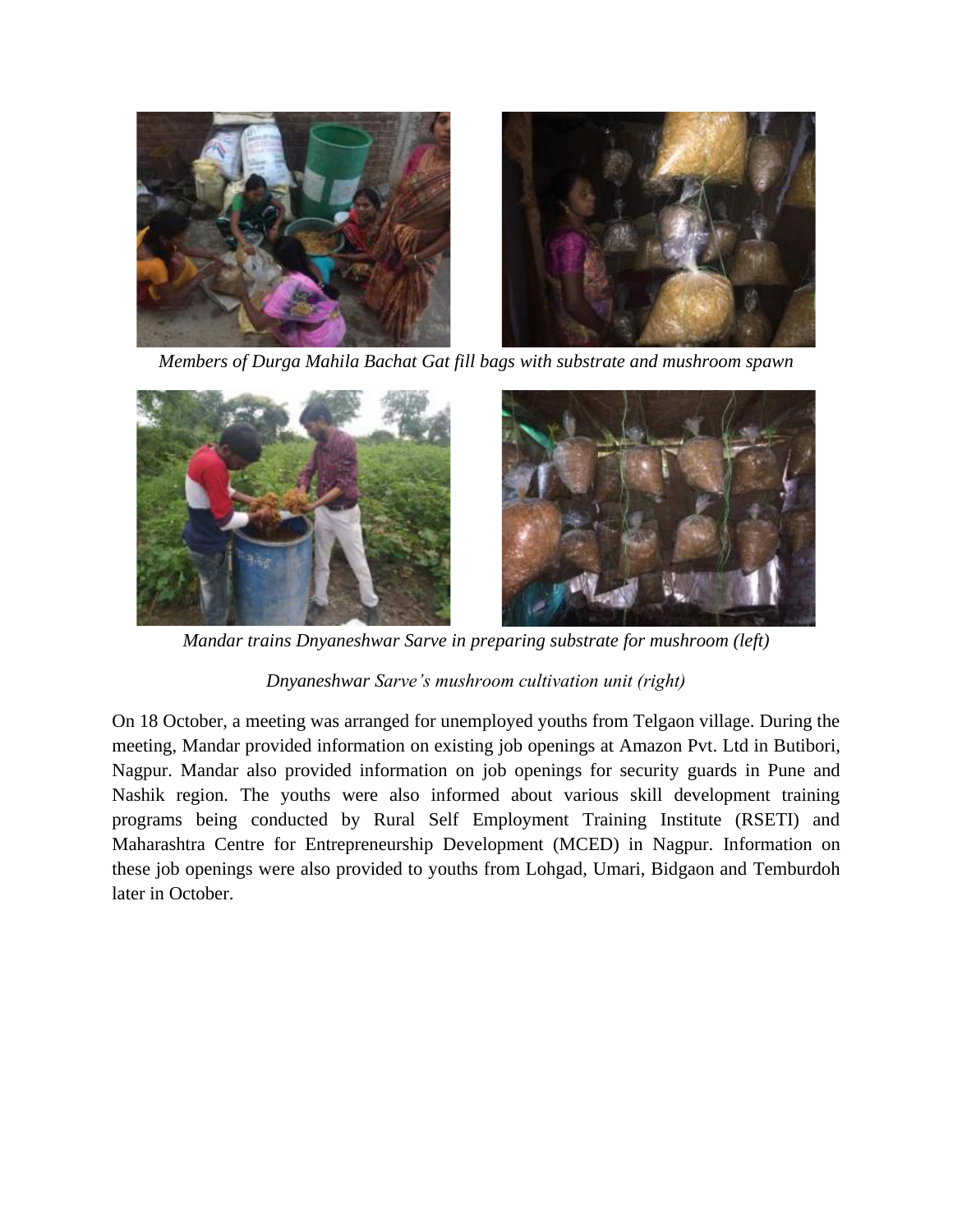

*Mandar giving information on various jobs to youths from Telgaon*

On 18 October, an audio-visual presentation was arranged for students of Narendra High school in Telgaon. During the session, students were given information on birds found near their village. Mandar explained the ecological importance of the birds and the need to protect birds. The students also participated in a quiz competition on birds. Later Forest Guard Mr. Raut interacted with the students and explained to them the role of the Forest Department in wildlife protection and urged them to assist Forest Department staff in conservation initiatives.



*Mandar teaching about various birds to students of Narendra High School, Telgaon*

On 18th October, Satpuda Foundation organized a meeting for farmers from Telgaon to provide information regarding compensation schemes for crop depredation by wild animals. Farmers reported that crop depredation due to wild boars and blue bulls is a matter of concern for farmers in the region. Mandar provided information on the compensation scheme being implemented by Maharashtra State Forest Department. Information on the documents required and the format for compensation claim application was explained to the farmers in detail during the meeting. Mandar also informed the villagers that they should strictly avoid retorting to illegal activities like electrocution, poisoning etc. to curb crop depredation. Contact details of the concerned Forest Department staff were also provided to the villagers.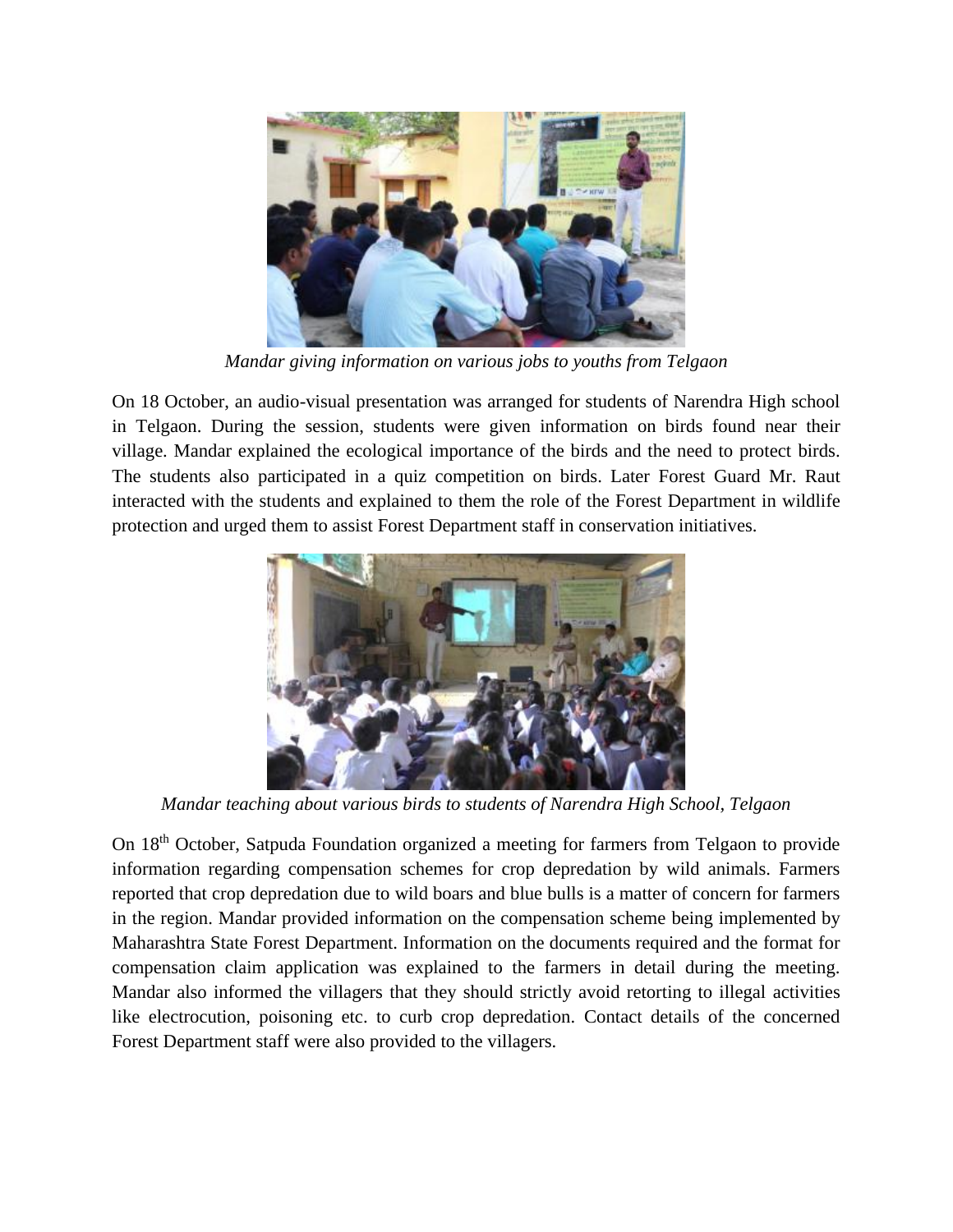On 24 October, a workshop on prevention and mitigation of man-animal conflict in Pench-Bor tiger corridor was organized for the staff of Kalmeshwar Territorial Forest range by Maharashtra State Forest Department and Satpuda Foundation. The workshop was organized keeping in mind the increasing man-animal conflict cases due to tigers and leopards in the region. During the training, Assistant Conservator of Forests (ACF) Mr. Prajyot Palave and Range Forest Officer (RFO) Mrs. Archana Naukarkar briefed the staff on conflict cases in the range. Mandar gave training to the staff on creating awareness and outreach amongst villagers on man-animal conflict. Issues pertaining to crop-damage and cattle kill compensation and speedy compensation to prevent revenge killings of wildlife were discussed. The staff was also given instruction to organise regular patrols to detect signs of electrocution, poisoning, open wells etc. within their jurisdiction.



*Workshop on man-animal conflict mitigation at RFO Kalmeshwar office*

On 30th October, Mandar received information from Mrs. Nirmala Srirame, Anganwadi sevika of the village that a tiger had been sighted in a farm near Gondikhapa village. Mandar, along with Forest Department's Round Officer Mr. Sarode, Forest Guard Mr. Rewatkar and 2 laborers employed by the Forest Department visited Gondikhapa to confirm the location of the tiger. The team patrolled nearby forest area to check for any signs such as pugmarks or scat of the tiger. However, no signs were found. Earlier on October 28, a cattle kill made by tiger was reported in Malegaon village near Gondikhapa. Villagers from Malegaon had also informed about sighting of the tiger in their farms on October 29. Later on October 31, a meeting with villagers of Malegaon and Chandikapur villages was organized in order to prevent any conflict. During the meeting, Mandar along with Mr. Rewatkar advised the villagers of the necessary steps to safeguard themselves and their cattle. Information on cattle kill compensation was also provided to the villagers. Primary Response Teams (PRTs) comprising of 5 volunteers each from these two villages have also been formed to assist Forest Department staff in case a conflict situation arises.